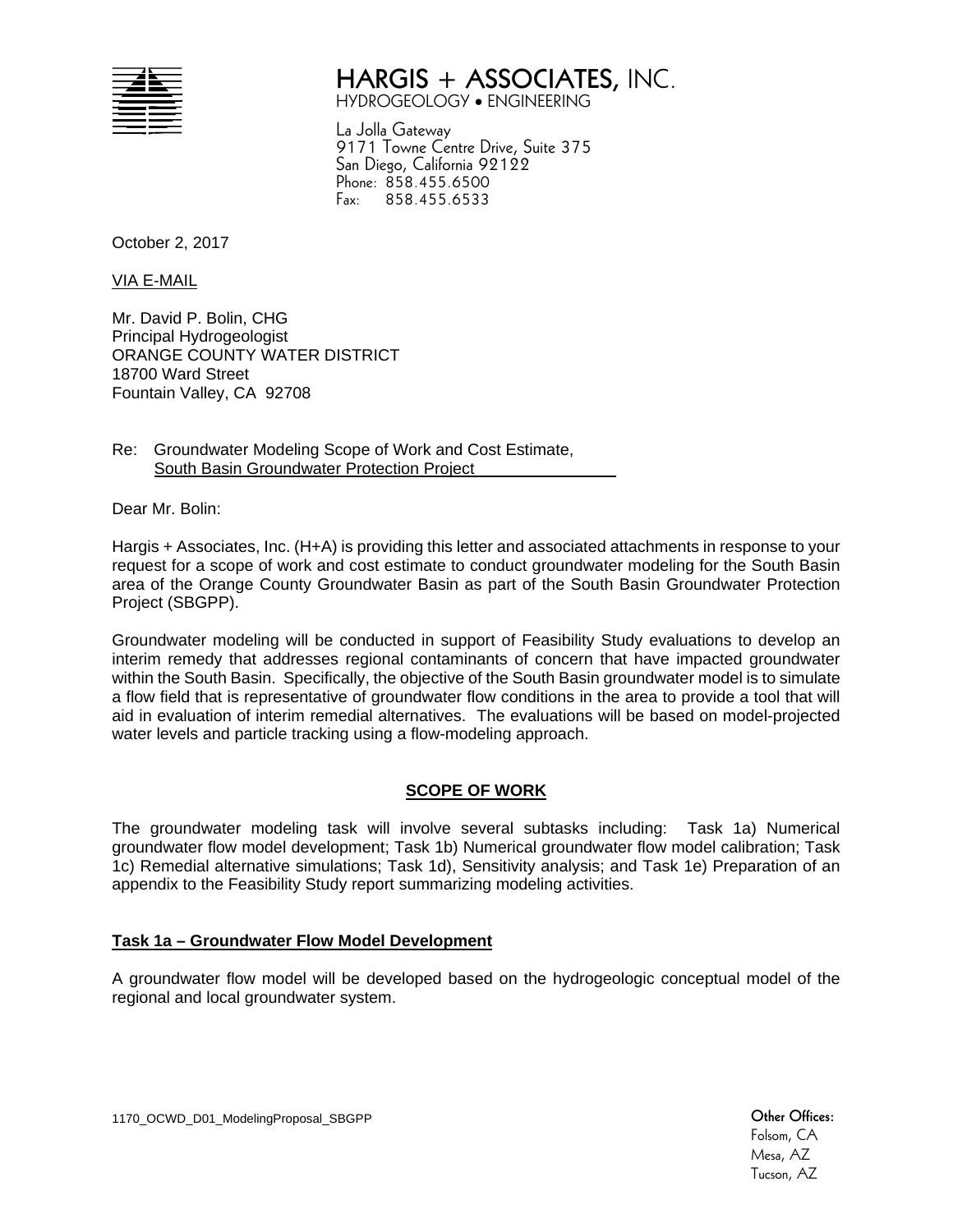# **Model Code**

The following computer modeling codes will be used in the study: 1) the Hydrogeologic, Inc. (HGL), finite difference code MODFLOW-SURFACT (HGL, 1996 and 2011); MODFLOW-SURFACT is based on, and constitutes additional modules to, the U.S. Geological Survey code MODFLOW (McDonald and Harbaugh, 1988); and 2) MODPATH for particle tracking to evaluate flow direction and vertical gradients (Pollock, 1994).

### **Model Domain**

A transient, three-dimensional groundwater flow model will be developed to simulate groundwater flow, recharge, and groundwater withdrawal within the model domain (SBGPP Model). The extent of the SBGPP Model domain will encompass the SBGPP with sufficient distance to the edges of the model such that potential effects from specified head boundaries along the edge of the model (discussed below) are minimized. Development of the flow model will require definition of the geometry of hydrostratigraphic units; the hydraulic parameters that control groundwater flow; the rates and locations of recharge and groundwater withdrawal; and the water level conditions along the model boundary.

Orange County Water District (OCWD) has developed a regional basin-wide model that includes the South Basin area that was most recently updated in 2011 (Basin Model). Where appropriate, parameters used in the OCWDs existing basin-wide model will be incorporated into the SBGPP Model, and refined to incorporate results of recent local field investigations in the South Basin.

# **Model Grid**

It is anticipated that the model grid will be finite difference with finest grid spacing in the vicinity of the SBGPP, coarsening toward the edges of the model domain.

# **Model Layering**

It is anticipated that the model will include the following layers:

- Layers 1 to 5 will represent equal thickness layers of the Shallow Aquifer system (Layer 1 of OCWD Basin Model). The top of Layer 1 will be land surface. The elevation of the bottom of the Shallow Aquifer system will be based on the OCWD Basin Model and updated based on lithologic data obtained since the 1999 Basin Model layering update. It is assumed that the underlying data (i.e. elevation picks from lithologic and geophysical logs) used to develop the bottom of the Shallow Aquifer system in the Basin Model will be provided by OCWD.
- Layer 6 will represent the finer-grained zone between the Shallow and Principal Aquifer systems. The elevation of the bottom of Layer 6 (top of the Principal Aquifer system) will be based on OCWD Basin Model.
- Layer 7 will represent an equal thickness of the upper-most portion of the Principal Aquifer system (Layer 2 of the OCWD Basin Model represents the entire thickness of the Principal Aquifer system).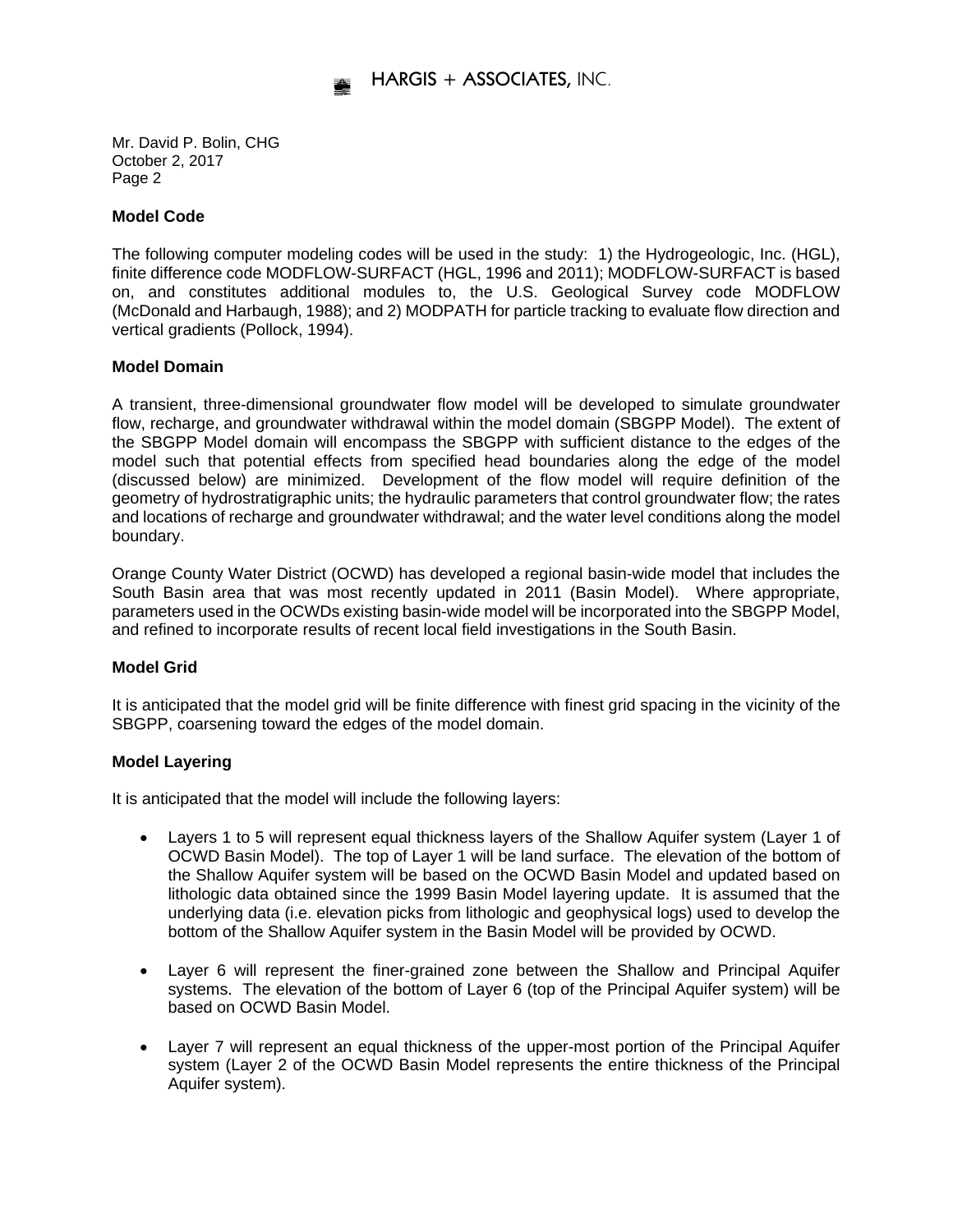### **Boundary Conditions**

Time-varying specified head boundaries will be assigned around the perimeter of the aquifer layers (Shallow Aquifer layers 1 to 5, upper Principal Aquifer Layer 7) to approximate regional flow directions and gradients. For Shallow Aquifer layers 1 to 5, specified head values will be based largely on water levels generated by the Basin Model for time periods through 2011, and water level contours of measured water levels in the study area for the period 2012 to 2017. For the upper Principal Aquifer Layer 7, specified head values will be based on water level contours of measured water levels in monitor wells screened in the upper Principal Aquifer for the period 2012 to 2017 (period of available water levels). Prior to 2012, water levels in the upper Principal Aquifer will be estimated based on water levels generated by the Basin Model for the lower Principal Aquifer and adjusted using the relationship of upper Principal Aquifer to lower Principal Aquifer water levels observed in measured water levels during the period 2012 to 2017. Specified heads will be set at times corresponding to seasonal water level highs and lows, and linearly interpolated for the intervening time periods. It is assumed that water levels generated by the Basin Model for the Shallow and Principal Aquifer layers during seasonal water level highs and lows for the period 2007 to 2011, and available water level contours for the Shallow and Principal Aquifers, will be supplied by OCWD.

### **Hydraulic Parameters**

As a starting point, the distribution of horizontal hydraulic conductivity within Layers 1 to 5 in the SBGPP Model will be based on cone penetrometer test logs generated as part of the SBGPP such that the cumulative transmissivity of SBGPP Model Layers 1 to 5 will be similar to the Basin Model Layer 1 and factoring aquifer test results from the SBGPP monitor wells. The horizontal hydraulic conductivity within the Principal Aquifer layer will be based on the OCWD Basin Model. The distribution of vertical hydraulic conductivity within model layers will be initially related to horizontal hydraulic conductivities. As a starting point, the distribution of confined and unconfined storage, within all model layers, will be based on the OCWD Basin Model. It is assumed that hydraulic parameters from the OCWD Basin Model will be provided by OCWD.

# **Recharge**

Recharge to the model domain will be derived from precipitation infiltration, seepage from channels, and irrigation return flow. Distribution of recharge across the model domain will be based on identified land use from aerial photographs. Recharge rates will be derived from reclaimed water deliveries, estimated irrigation rates, and precipitation.

### **Groundwater Withdrawal**

Groundwater withdrawal will be simulated within the model domain to represent operation of source site groundwater extraction and treatment systems (GETs). Groundwater withdrawal from active regional pumping wells in the vicinity of the SBGPP will not be simulated as the well screens are below the bottom-most layer of the SBGPP Model. It is assumed that model pumping rates and screened intervals for Source Site wells will be based on data provided by OCWD and is readily available.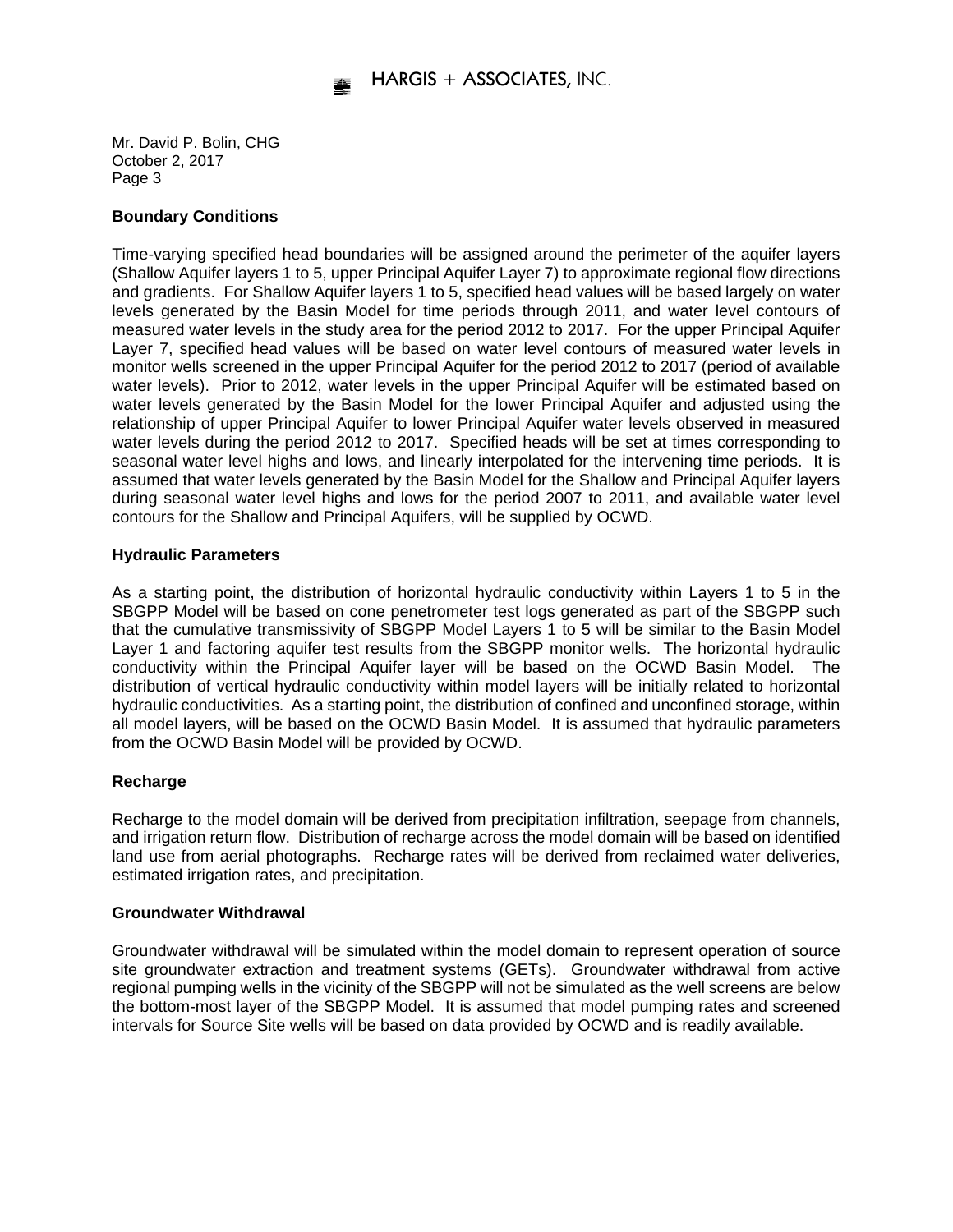# **Task 1b – Groundwater Flow Model Calibration**

Model calibration will be performed to benchmark the model against measured groundwater conditions in the study area. The objective of the flow calibration will be to obtain an acceptable agreement between measured and projected groundwater levels, flow directions, and vertical gradients. The transient calibration model will simulate the time period from 2007 through 2017 such that a complete wet/dry precipitation cycle is simulated during a timeframe where sufficient water level data are available. Hydraulic parameters will be varied within reasonable ranges based on available data to achieve an acceptable match. It is assumed that model calibration will require up to ten model simulations.

# **Task 1c – Remedial Alternative Simulations**

The calibrated groundwater flow model and associated particle tracking will be used for simulating alternative wellfield configurations to evaluate potential remedial alternatives. Specifically, the model will be used as a tool to develop the location and number of wells and estimated flow rates required for containment. It is assumed that the model future simulations will also include projected operations for regional pumping wells and source site GETs. In future simulations, the wet/dry cycle used in the ten year model calibration period will be repeated such that the desired total simulation time is achieved. It is assumed that up to five separate wellfields may be simulated concurrently.

# **Task 1d – Sensitivity Analysis**

Sensitivity of the model wellfield simulation results to changes in storage, vertical and horizontal hydraulic conductivity, and recharge will be evaluated using the model. It is assumed that sensitivity analysis will consist of up to eight model simulations.

### **Task 1e – Model Appendix Preparation**

Modeling activities will be summarized in an appendix to the Feasibility Study report. The appendix will include a detailed description of model development, calibration, well field simulations and sensitivity analysis results.

# **SCHEDULE AND COST**

It is anticipated that the work described herein would commence in February 2018 and would be concurrent with preparation of the Feasibility Study. Estimated costs for this scope of work are included in Attachment 1.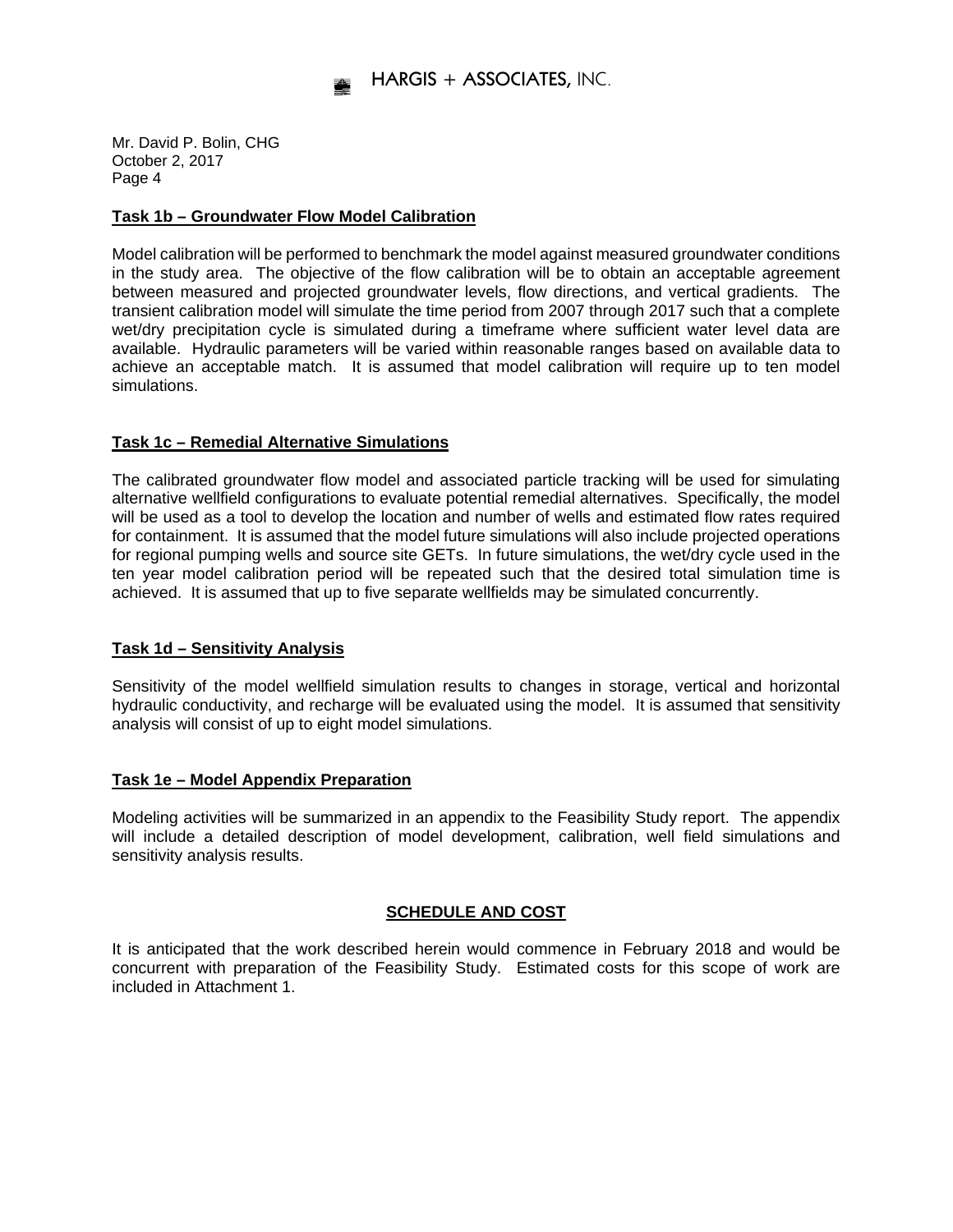# **CLOSING**

We very much appreciate the opportunity to support the District on this project and look forward to our continued involvement on the project. If you have any questions or desire additional information, please contact us.

Sincerely,

HARGIS + ASSOCIATES, INC.

Director of California Operations

CGAR/KLC/jak

 $C\lambda$ <br>Christopher G.A. Ross, PG, CHG Kevin L. Coons, PE

Principal Hydrogeologist Principal Engineer/Project Manager

- Attachment 1: Groundwater Modeling Cost Estimate, OCWD, South Basin Groundwater Protection Program
- Attachment 2: Professional Resume, Stacia L. Prazen, PG, Senior Hydrogeologist, Hargis + Associates, Inc.

### **REFERENCES**

Hydrogeologic, Inc., 1996. MODFLOW-SURFACT Software

\_\_\_\_\_, 2011. MODFLOW-SURFACT Software (Version 4.0)

- McDonald, M.G., and A.W. Harbaugh, 1988. A Modular Three-Dimensional Finite-Difference Ground-Water Flow Model. U.S. Geological Survey, Washington, D.C. 1988
- Pollock, D.W., 1994. User's Guide for MODPATH/MODPATH-PLOT, Version 3: A particle tracking post-processing package for MODFLOW, the U.S. Geological Survey finite-difference groundwater flow model. September 1994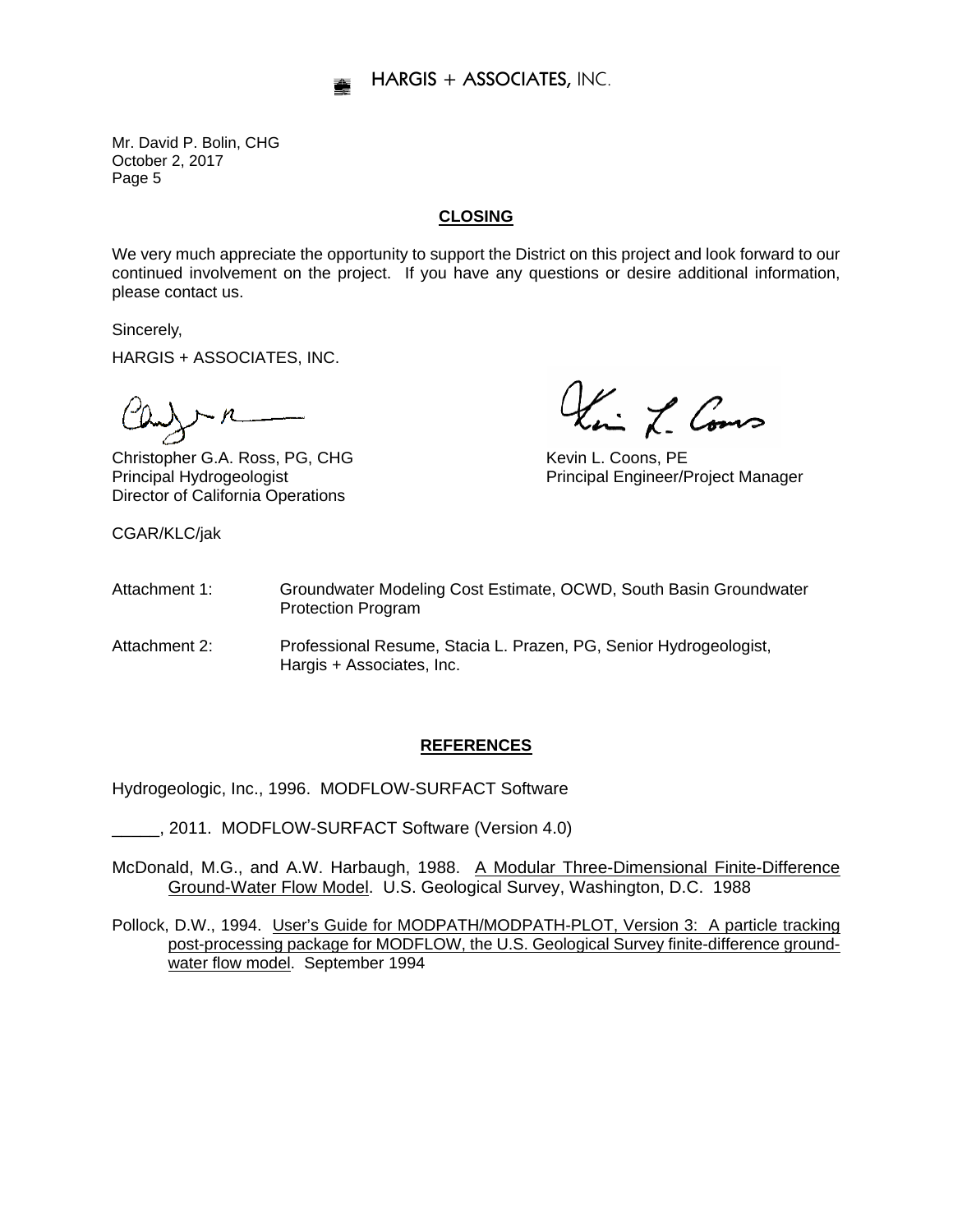#### **Attachment 1**

# **Groundwater Modeling Cost Estimate**

#### **OCWD - South Basin Groundwater Protection Project**

|                                                            |                   |              | TASK <sub>1a</sub>                                                  | <b>TASK 1b</b>                                                   | <b>TASK1c</b>                                                     | <b>TASK1d</b>           | <b>TASK1e</b>                   |              |
|------------------------------------------------------------|-------------------|--------------|---------------------------------------------------------------------|------------------------------------------------------------------|-------------------------------------------------------------------|-------------------------|---------------------------------|--------------|
| <b>CATEGORY</b>                                            | <b>UNIT COST</b>  | <b>UNITS</b> | Groundwater<br><b>Numerical Flow</b><br><b>Model</b><br>Development | Groundwater<br><b>Numerical Flow</b><br><b>Model Calibration</b> | <b>Model Remedial</b><br><b>Alternative</b><br><b>Simulations</b> | Sensitivity<br>Analysis | Prepare<br>Modeling<br>Appendix | <b>TOTAL</b> |
| <b>DIRECT LABOR</b>                                        |                   |              |                                                                     |                                                                  |                                                                   |                         |                                 |              |
| Level 12                                                   | \$260             | hr           | 0                                                                   | 0                                                                | 0                                                                 | 0                       | 0                               | \$0          |
| Level 11                                                   | \$210             | hr           | $\mathbf 0$                                                         | $\mathbf 0$                                                      | $\mathbf 0$                                                       | $\mathbf 0$             | $\mathsf 0$                     | \$0          |
| evel 10                                                    | \$190             | hr           | 16                                                                  | 12                                                               | 8                                                                 | $\overline{4}$          | $\overline{4}$                  | \$8,360      |
| Level 9                                                    | \$170             | hr           | 0                                                                   | 0                                                                | $\pmb{0}$                                                         | $\mathbf 0$             | $\mathsf 0$                     | \$0          |
| evel 8                                                     | \$150             | hr           | $\mathbf 0$                                                         | $\mathbf 0$                                                      | $\mathbf 0$                                                       | 0                       | $\mathbf 0$                     | \$0          |
| Level 7                                                    | \$135             | hr           | 160                                                                 | 120                                                              | 80                                                                | 40                      | 40                              | \$59,400     |
| Level 6                                                    | \$120             | hr           | $\mathbf 0$                                                         | $\mathbf 0$                                                      | $\mathbf 0$                                                       | $\Omega$                | $\mathbf 0$                     | \$0          |
| Level 5                                                    | \$110             | hr           | 60                                                                  | 24                                                               | 0                                                                 | 0                       | $\overline{0}$                  | \$9,240      |
| evel 4                                                     | \$100             | hr           | 24                                                                  | 12                                                               | 16                                                                | $\mathbf 0$             | 16                              | \$6,800      |
| Level 3                                                    | \$85              | hr           | $\mathbf 0$                                                         | 0                                                                | 0                                                                 | 0                       | $\mathbf 0$                     | \$0          |
| evel <sub>2</sub>                                          | \$70              | hr           | 0                                                                   | $\mathbf 0$                                                      | $\pmb{0}$                                                         | $\mathbf 0$             | $\mathbf 0$                     | \$0          |
| Level 1                                                    | \$60              | hr           | $\mathbf 0$                                                         | $\mathbf 0$                                                      | 0                                                                 | $\mathbf 0$             | $\mathbf 0$                     | \$0          |
| Drafting 3                                                 | $\overline{$75}$  | hr           | 24                                                                  | $\pmb{0}$                                                        | 0                                                                 | $\mathbf 0$             | 24                              | \$3,600      |
| Drafting 2                                                 | \$65              | hr           | $\mathbf 0$                                                         | $\mathbf 0$                                                      | 0                                                                 | $\Omega$                | $\mathbf 0$                     | \$0          |
| Drafting 1                                                 | \$55              | hr           | 0                                                                   | 0                                                                | 0                                                                 | 0                       | $\mathsf 0$                     | \$0          |
| Clerical                                                   | \$40              | hr           | $\mathbf 0$                                                         | $\mathbf 0$                                                      | 0                                                                 | $\mathbf 0$             | 8                               | \$320        |
| <b>Total Labor</b>                                         |                   |              | \$35,440                                                            | \$22,320                                                         | \$13,920                                                          | \$6,160                 | \$9,880                         | \$87,720     |
| <b>EXPENSES</b>                                            |                   |              |                                                                     |                                                                  |                                                                   |                         |                                 |              |
| Communications                                             | 3%                | of Labor     | \$0                                                                 | \$0                                                              | \$0                                                               | \$0                     | \$0                             | \$0          |
| Computer                                                   | \$5               | hr           | $\mathbf 0$                                                         | 0                                                                | 0                                                                 | 0                       | $\mathbf 0$                     | \$0          |
| <b>CAD Computer Usage</b>                                  | \$10              | hr           | $\overline{0}$                                                      | $\overline{0}$                                                   | 0                                                                 | $\overline{0}$          | $\overline{0}$                  | \$0          |
| Word Processing                                            | \$40              | hr           | 0                                                                   | $\mathbf 0$                                                      | $\mathbf 0$                                                       | $\mathbf 0$             | $\mathsf 0$                     | \$0          |
| Airfare                                                    | \$0               | ea           | $\mathbf 0$                                                         | $\overline{0}$                                                   | 0                                                                 | $\overline{0}$          | $\overline{0}$                  | \$0          |
| Auto                                                       | \$55              | day          | $\mathbf 0$                                                         | $\mathbf 0$                                                      | 0                                                                 | $\mathbf 0$             | $\mathsf 0$                     | \$0          |
| Lodging/Subsistence                                        | \$150             | day          | $\overline{0}$                                                      | $\overline{0}$                                                   | $\overline{0}$                                                    | $\overline{0}$          | $\overline{0}$                  | \$0          |
| Copies/Blueprints                                          |                   |              | \$50                                                                | \$50                                                             | \$100                                                             | \$50                    | \$100                           | \$350        |
| <b>Express Mail/Courier</b>                                |                   |              | \$0                                                                 | \$0                                                              | \$0                                                               | \$0                     | \$0                             | \$0          |
| Other                                                      |                   |              | \$0                                                                 | \$0                                                              | \$0                                                               | \$0                     | \$0                             | \$0          |
| <b>Total Expenses</b>                                      |                   |              | \$50                                                                | \$50                                                             | \$100                                                             | \$50                    | \$100                           | \$350        |
| <b>EQUIPMENT, MATERIAL, AND SUBCONTRACTORS (Cost + 5%)</b> |                   |              |                                                                     |                                                                  |                                                                   |                         |                                 |              |
| Contractor                                                 |                   |              | \$0                                                                 | \$0                                                              | \$0                                                               | \$0                     | \$0                             | \$0          |
| Laboratory                                                 |                   |              | \$0                                                                 | \$0                                                              | \$0                                                               | \$0                     | \$0                             | \$0          |
| Materials and Supplies                                     |                   |              | \$0                                                                 | \$0                                                              | \$0                                                               | \$0                     | \$0                             | \$0          |
| <b>Equipment Rental</b>                                    |                   |              | \$0                                                                 | \$0                                                              | \$0                                                               | \$0                     | \$0                             | \$0          |
| Other                                                      |                   | 5%           | \$0                                                                 | \$0                                                              | \$0                                                               | \$0                     | \$0                             | \$0          |
| <b>Total Equip, Material, and Subs</b>                     | \$0               | \$0          | \$0                                                                 | \$0                                                              | \$0                                                               | \$0                     |                                 |              |
|                                                            | <b>TASK TOTAL</b> |              |                                                                     |                                                                  |                                                                   |                         |                                 |              |
|                                                            |                   |              | \$35,490                                                            | \$22,370                                                         | \$14,020                                                          | \$6,210                 | \$9,980                         | \$88,070     |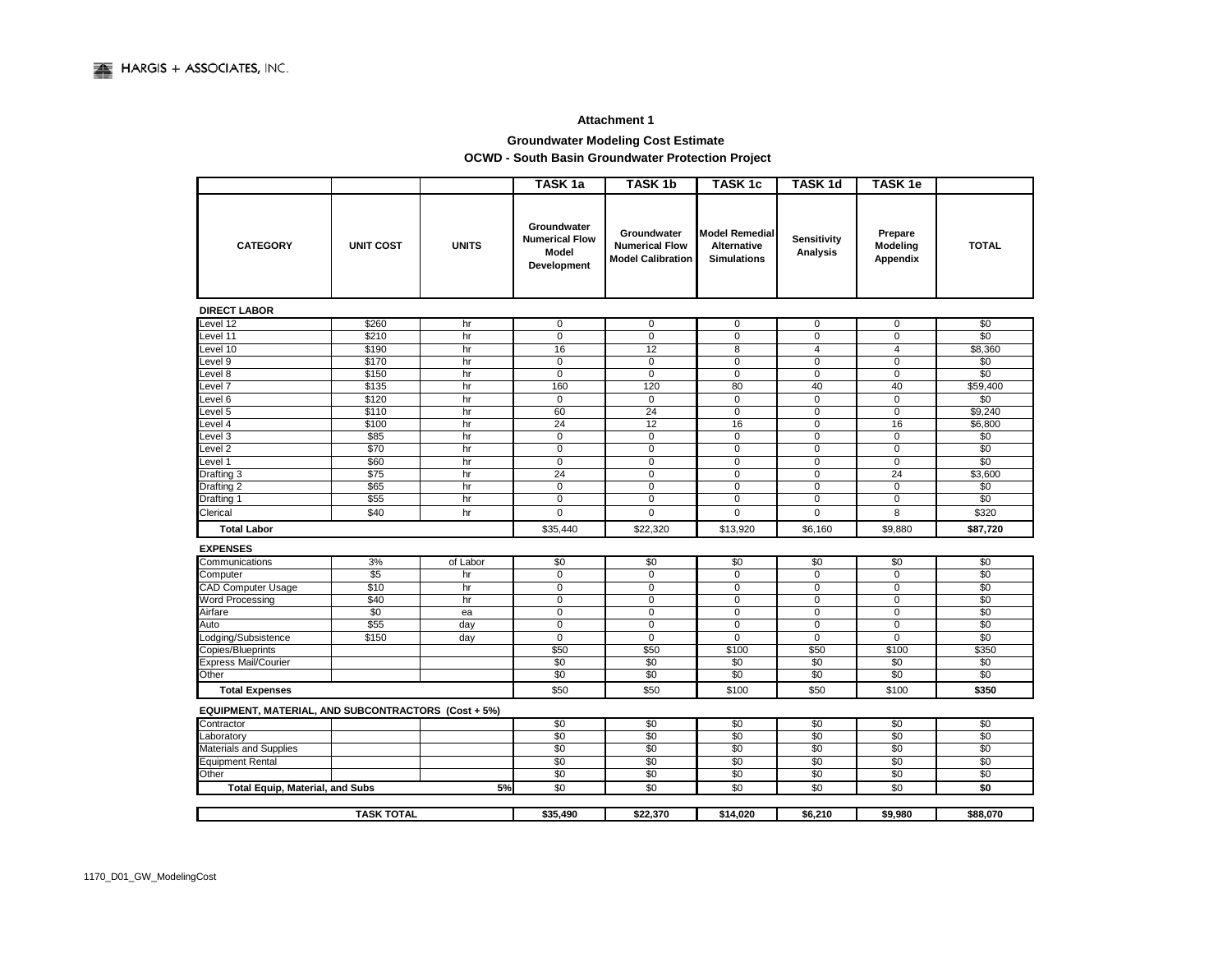

# **STACIA L. PRAZEN, PG Senior Hydrogeologist**

**Services: Water Resources, Environmental, Mining, & Litigation Support** 

# Education

M.S., Geological Sciences with emphasis in Hydrogeology, San Diego Sate University, San Diego, California, 2001

B.S., Environmental Geology, Northern Arizona University, Flagstaff, Arizona, 1997.

**Professional Registrations**  Registered Geologist, California, 2005

# **Contact Us**

http://www.hargis.com **sprazen@hargis.com**

# Summary of Experience

Ms Prazen has professional experience in hydrogeology and geology since 1998. Current professional responsibilities include project direction, investigation and assessment of soil and groundwater contamination; soil and water quality monitoring and data evaluation; aquifer testing; monitor well construction and development; preparation of data submittals and reports; development of 3-dimensional models and animations using CTech Development Corporation's Environmental Visualization System (EVS) software; development and simulation of 3-dimensional numerical soil vapor and groundwater flow and transport models, performance evaluations of groundwater remedial actions. Previous experience in water resources research and unsaturated zone research.

# Areas of Expertise

*Soil and Groundwater Contamination Studies* 

- Conducted evaluations of performance of groundwater treatment systems for several Sites in Southern California and a Site in Nevada including development of multiple lines of evidence to support performance conclusions. Evaluations included various capture zone analyses, mass balance calculations, and review of concentration trends.
- Conducted evaluations of performance of soil vapor treatment systems for several Sites in Arizona.
- Conducted analytic evaluations of hydraulic data, including capture zone analyses, to aid in development and design of multiple groundwater remediation systems for multiple Sites in Southern California in support of a Resource Conservation and Recovery Act (RCRA) feasibility study.
- \* Prepared RCRA remedial investigation workplans and reports for several Sites in Southern California and Arizona contaminated with hydrocarbons, semivolatiles, and volatile organic compounds (VOCs) in soils and groundwater.
- \* Performed data analysis of soil and groundwater contamination for use in remedial investigations and feasibility studies at multiple Sites in Southern California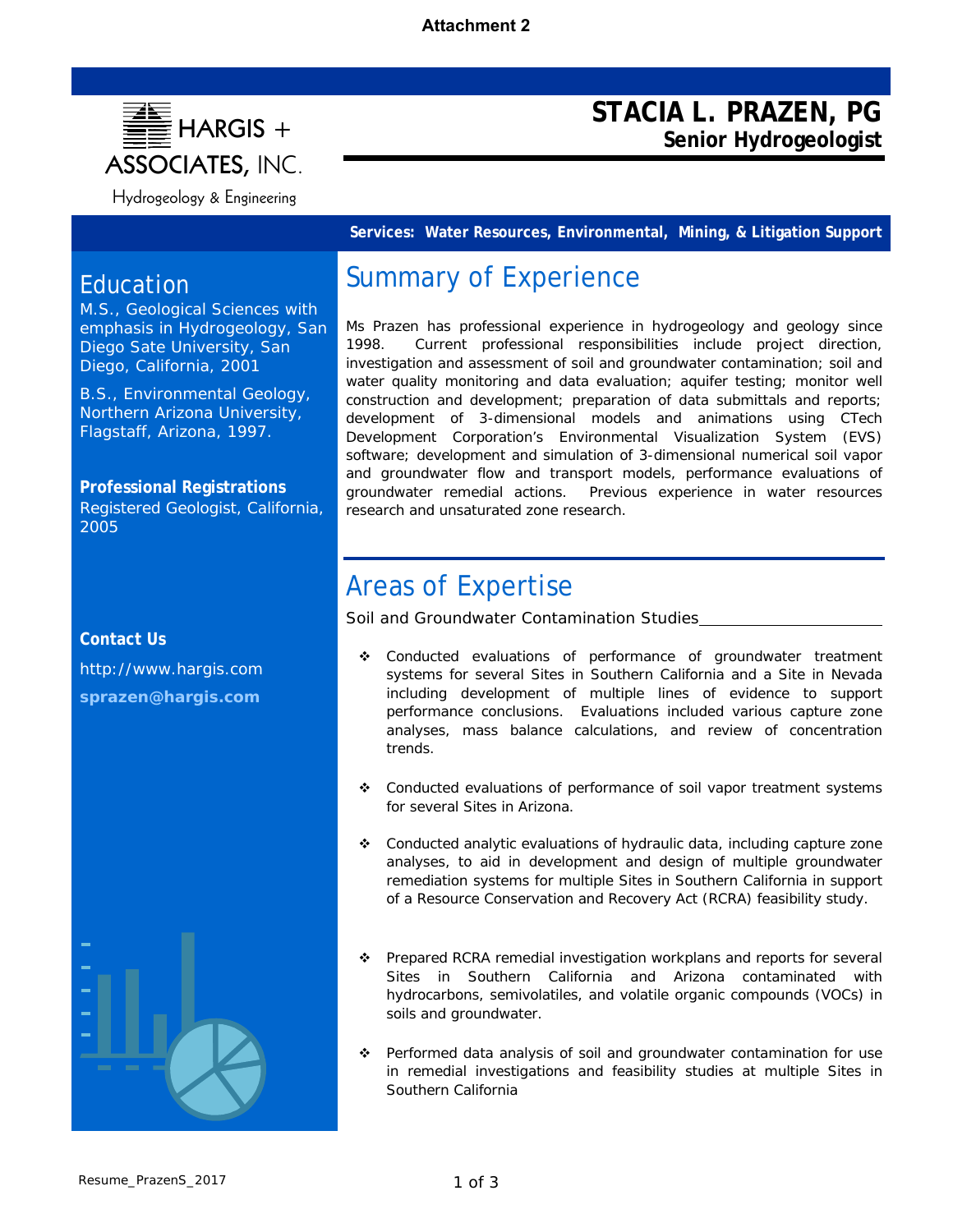**Selected Representative Professional Assignments**  *Soil and Groundwater Contamination Studies*  Boeing El Segundo Boeing C-1 Boeing EDD Torrance Raytheon Fullerton sites Boeing Neosho Boeing Rancho Cordova Montrose Torrance Boeing Compton Montrose Henderson ADEQ East Central Phoenix Beckman Fullerton Playa Vista OCWD South Basin Omega Superfund

*Aquifer Testing and Analysis*  OMWD Boeing C-1 Boeing Compton Boeing Rancho Cordova Beckman Fullerton

#### *GIS and Groundwater Modeling*

Boeing C-1 Boeing Compton Boeing Rancho Cordova Boeing EDD Torrance **OMWD** Montrose Henderson Raytheon Fullerton Beckman Fullerton Omega Superfund ADEQ East Central Phoenix Playa Vista

*Litigation Support*  **UTC** Red Rock

*Water Resources*  **SDCWA** OMWD

# Areas of Expertise Continued

- Conducted interpretation of hydrogeologic data including water levels, lithology, and subsurface contamination to develop site conceptual models at Sites in Southern California
- Conducted site monitoring activities including water level elevation measurement, groundwater sampling, well construction and design, cone penetrometer testing at multiple Sites in Southern California.
- Compiled and evaluated hydrogeologic data including ground water levels, spring flow, stream flow, and precipitation to aid in development of a site conceptual model of a complex karst system at a Site in Missouri.

### *Aquifer Testing and Analysis*

- \* Conducted slug, step, and short and long term constant rate aquifer testing at various Sites in Southern California.
- \* Provided analysis of aquifer test data using conventional aquifer testing analysis methods to estimate hydraulic parameters. Conducted analysis of aquifer test data using non-traditional methods including simulation of aquifer tests using a 3-dimensional groundwater flow model to aid in conceptual model design.

#### *GIS and Groundwater Modeling*

- Developed 3-dimensional numerical groundwater flow and transport models for multiple sites in California and conducted simulations for use in development of design and evaluation of feasibility of various remedial alternatives including pump and treat and in-situ methods. Utilized the United States Geological Survey MODFLOW, MODFLOW Surfact, MODPATH and MT3DMS software programs with the Groundwater Vista's user interface.
- Developed 3-dimensional numerical soil vapor flow models for multiple sites in California and Arizona and conducted simulations for use in evaluation of feasibility and effectiveness of various Soil Vapor Extraction remedial alternatives. Utilized MODFLOW Surfact, MODPATH, and various unsaturated zone models.
- Developed a 3 dimensional numerical groundwater flow and transport model at a Site in southern California to evaluate effects of geologic heterogeneity on the effectiveness of remedial alternatives.
- Developed a regional 3-dimensional numerical groundwater flow and transport model for a groundwater basin in San Diego County for use in evaluating the feasibility of an aquifer storage and recovery program.
- Conducted capture analyses using MAPWINDOW GIS and KT3D water level krigging and particle tracking to aid in periodic evaluations of a groundwater treatment system at Sites in Nevada and California.